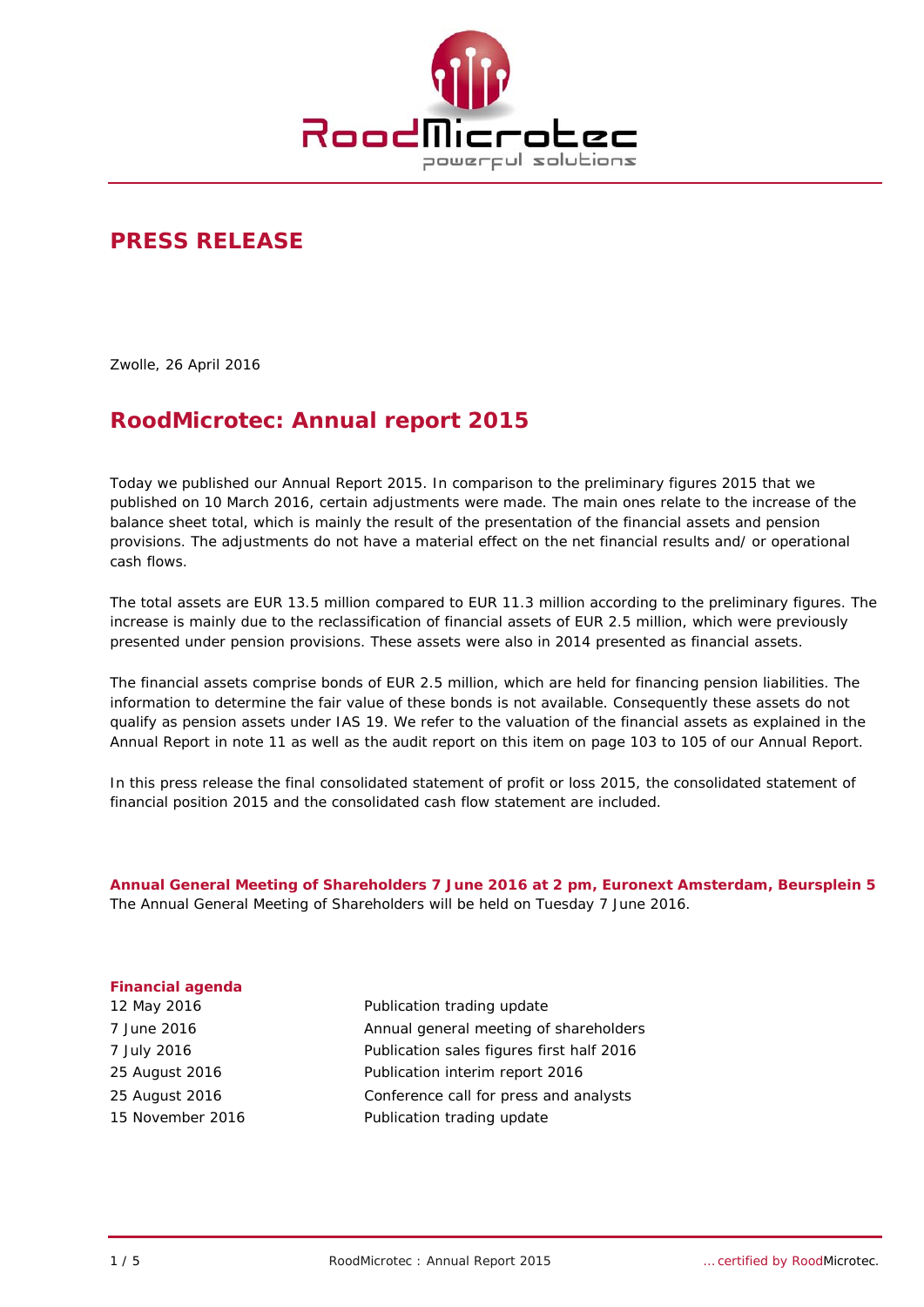

## **Consolidated statement of profit or loss**

| (x EUR 1,000)                   | 2015     | 2014     |
|---------------------------------|----------|----------|
|                                 |          |          |
| Net sales                       | 10,250   | 9,971    |
| Cost of sales                   | $-1,866$ | $-1,787$ |
| <b>Gross profit</b>             | 8,384    | 8,184    |
| Personnel expenses              | $-5,860$ | $-6,058$ |
| Other operating expenses        | $-2,902$ | $-2,848$ |
| <b>Total operating expenses</b> | $-8,762$ | $-8,906$ |
| <b>EBITDA</b>                   | $-378$   | $-722$   |
| Depreciation and amortisation   | $-930$   | $-792$   |
| <b>EBIT</b>                     | $-1,308$ | $-1,514$ |
| <b>Financial expenses</b>       | $-187$   | $-161$   |
| Profit before tax               | $-1,495$ | $-1,675$ |
| Taxes                           | $-10$    | $-18$    |
| Net profit (loss)               | $-1,505$ | $-1,693$ |
| Net profit attributable to:     |          |          |
| Owners of the company           | $-1,505$ | $-1,693$ |
| Non-controlling interests       |          |          |
| Net profit (loss)               | $-1,505$ | $-1,693$ |
| Earnings per share              |          |          |
| Basic                           | $-0.03$  | $-0.04$  |
| <b>Diluted</b>                  | $-0.03$  | $-0.04$  |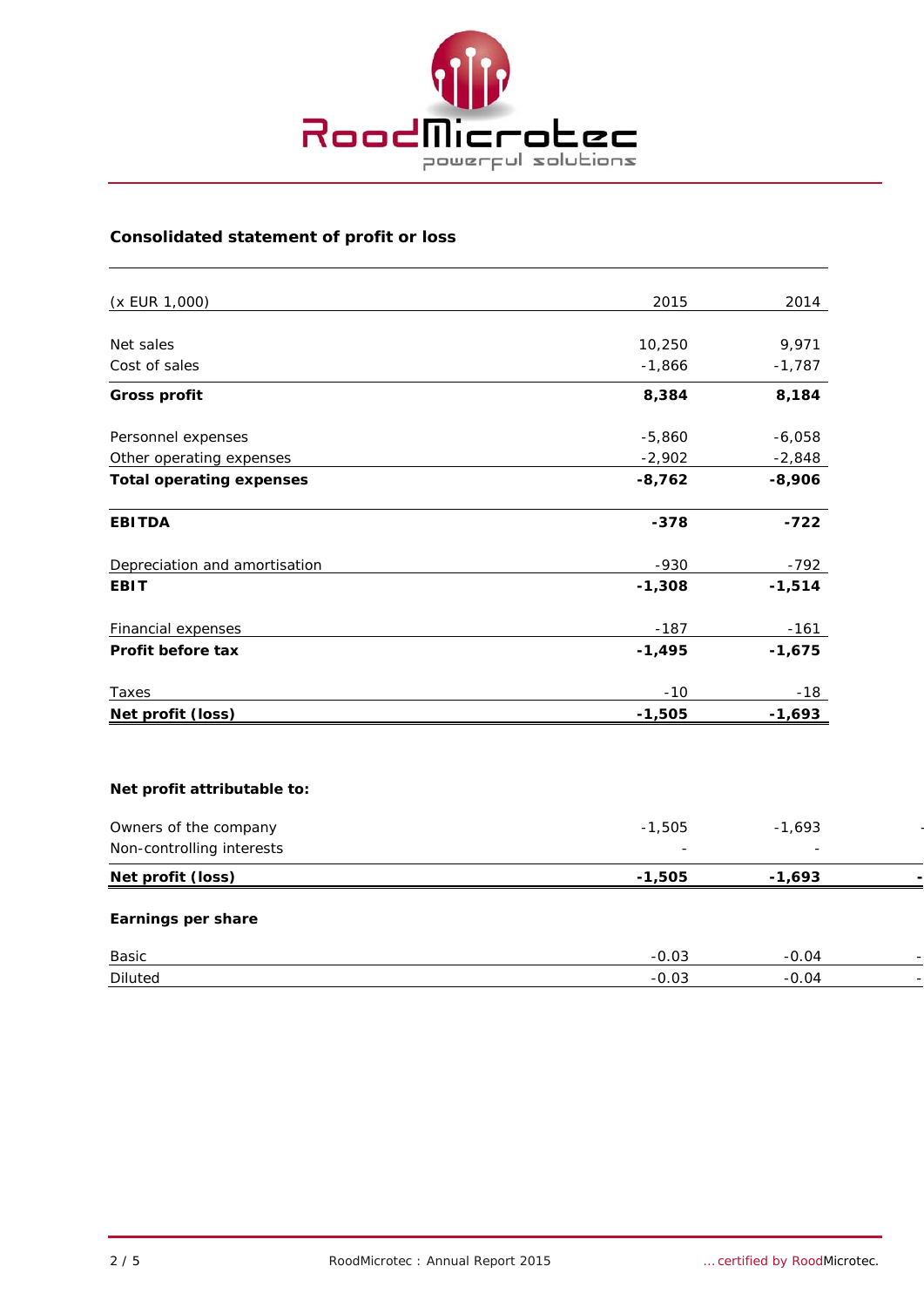

### **Consolidated statement of financial position**

| (x EUR 1,000)                                 | 31-12-2015 | 31-12-2014 | 01-01-2014 |
|-----------------------------------------------|------------|------------|------------|
| <b>Assets</b>                                 |            |            |            |
| Property, plant and equipment                 | 4,732      | 5,371      | 5,250      |
| Intangible assets                             | 2,176      | 1,741      | 1,741      |
| Deferred income taxes                         | 1,016      | 1,133      | 964        |
| <b>Financial assets</b>                       | 3,002      | 2,982      | 2,991      |
| <b>Non-current assets</b>                     | 10,926     | 11,227     | 10,946     |
| Inventories                                   | 279        | 344        | 283        |
| Trade and other receivables                   | 1,659      | 1,712      | 2,359      |
| Cash and cash equivalents                     | 667        | 192        | 211        |
| <b>Current assets</b>                         | 2,605      | 2,248      | 2,853      |
| <b>Total assets</b>                           | 13,531     | 13,475     | 13,799     |
| <b>Equity and liabilities</b>                 |            |            |            |
| Issued share capital                          | 5,986      | 4,788      | 4,255      |
| Share premium                                 | 19,009     | 18,084     | 17,851     |
| Revaluation reserve                           | 1,822      | 1,859      | 1,668      |
| Retained earnings                             | $-24,990$  | $-23,661$  | $-21,014$  |
| Equity, attributable to equity holders of the | 1,827      | 1,070      | 2,760      |
| parent                                        |            |            |            |
| Non-controlling interests                     | 2,494      | 2,494      | 2,494      |
| Total equity                                  | 4,321      | 3,564      | 5,254      |
| Loans and borrowings                          | 2,301      | 2,306      | 279        |
| Retirement benefit obligation                 | 4,864      | 5,232      | 4,082      |
| <b>Non-current liabilities</b>                | 7,165      | 7,538      | 4,361      |
| Bank overdraft                                |            |            | 1,537      |
| Loans and borrowings                          | 41         | 45         | 508        |
| Trade and other payables                      | 1,945      | 2,270      | 2,081      |
| Current tax liabilities                       | 59         | 58         | 58         |
| <b>Current liabilities</b>                    | 2,045      | 2,373      | 4,184      |
| <b>Total equity and liabilities</b>           | 13,531     | 13,475     | 13,799     |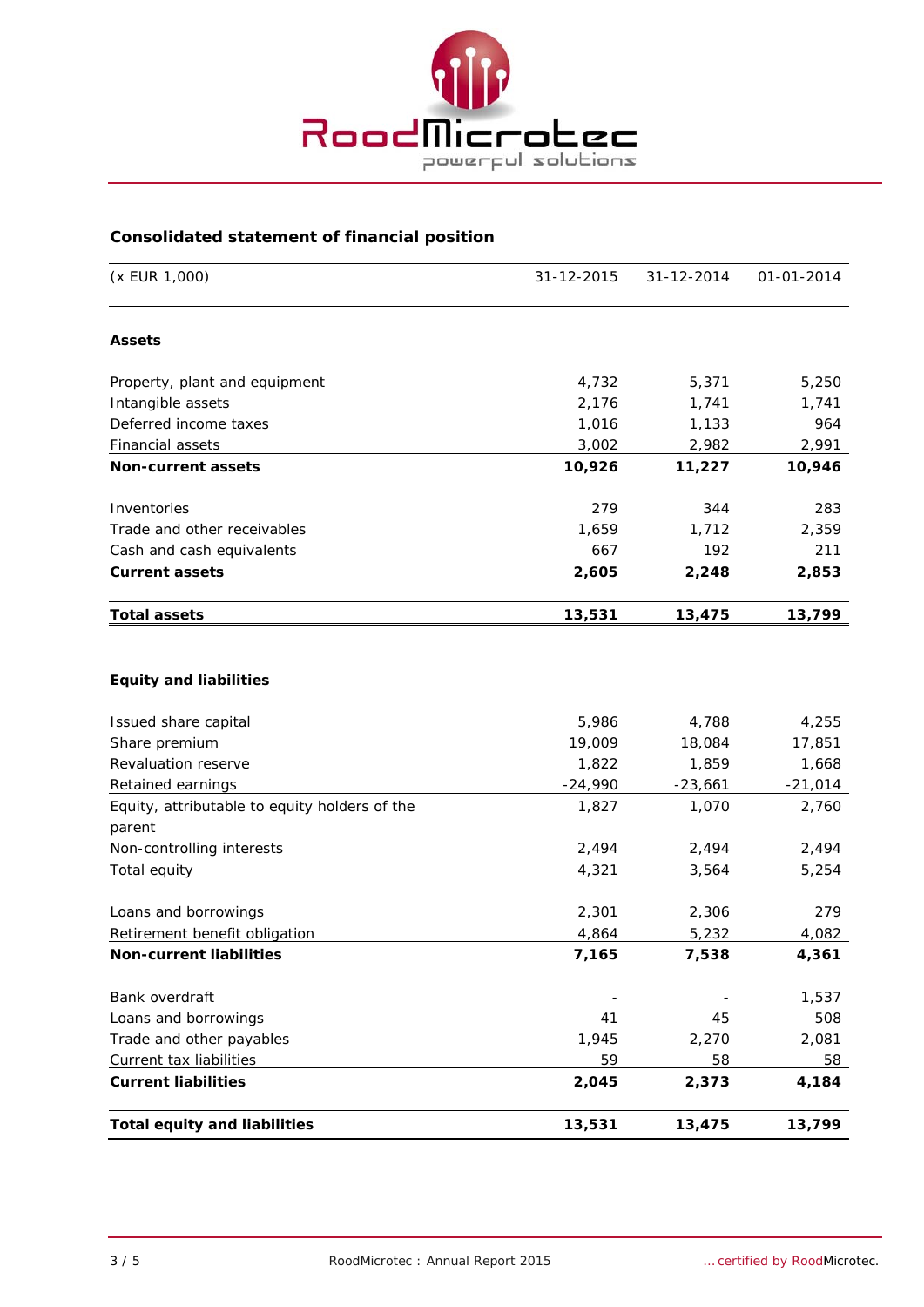

### **Consolidated cash flow statement**

|               | (x EUR 1,000)                                | 2015   | 2014     |
|---------------|----------------------------------------------|--------|----------|
|               |                                              |        |          |
| <b>EBITDA</b> |                                              | $-378$ | $-722$   |
|               | Adjustments for:                             |        |          |
|               | Movements in net defined benefit             | $-122$ | $-103$   |
|               | obligations                                  |        |          |
|               | Share-based payments                         | 30     | 59       |
|               | <b>Accrued interest</b>                      |        |          |
|               | Changes in working capital                   |        |          |
|               | Inventories                                  | 65     | -61      |
|               | Trade and other receivables                  | 53     | 647      |
|               | Trade and other accrued liabilities          | $-328$ | 79       |
|               | Cash generated from operating activities     | -680   | $-101$   |
|               | Interest paid                                | $-152$ | $-145$   |
|               | Net cash from operating activities           | $-832$ | $-246$   |
|               | Cash flows from investing activities         |        |          |
|               | Investments in property, plant and equipment | $-291$ | -499     |
|               | Disposal of property, plant and equipment    |        |          |
|               | Investments in intangible assets             | $-435$ |          |
|               | Net investments in financial assets          | $-20$  | 9        |
|               | Net cash from investing activities           | $-746$ | -490     |
|               | Cash flows from financing activities         |        |          |
|               | Proceeds from issue of share capital         | 2,093  | 707      |
|               | Proceeds from borrowings minus bond issuance |        | 2,450    |
| costs         |                                              |        |          |
|               | Repayment of borrowings                      | $-40$  | $-903$   |
|               | Net cash flow from financing activities      | 2,053  | 2,254    |
|               | Net cash flow                                | 475    | 1,518    |
|               |                                              |        |          |
|               | Cash -/- bank overdrafts at 1 January        | 192    | $-1,326$ |
|               | Cash -/- bank overdrafts at 31 December      | 667    | 192      |
|               | Net cash flow                                | 475    | 1,518    |